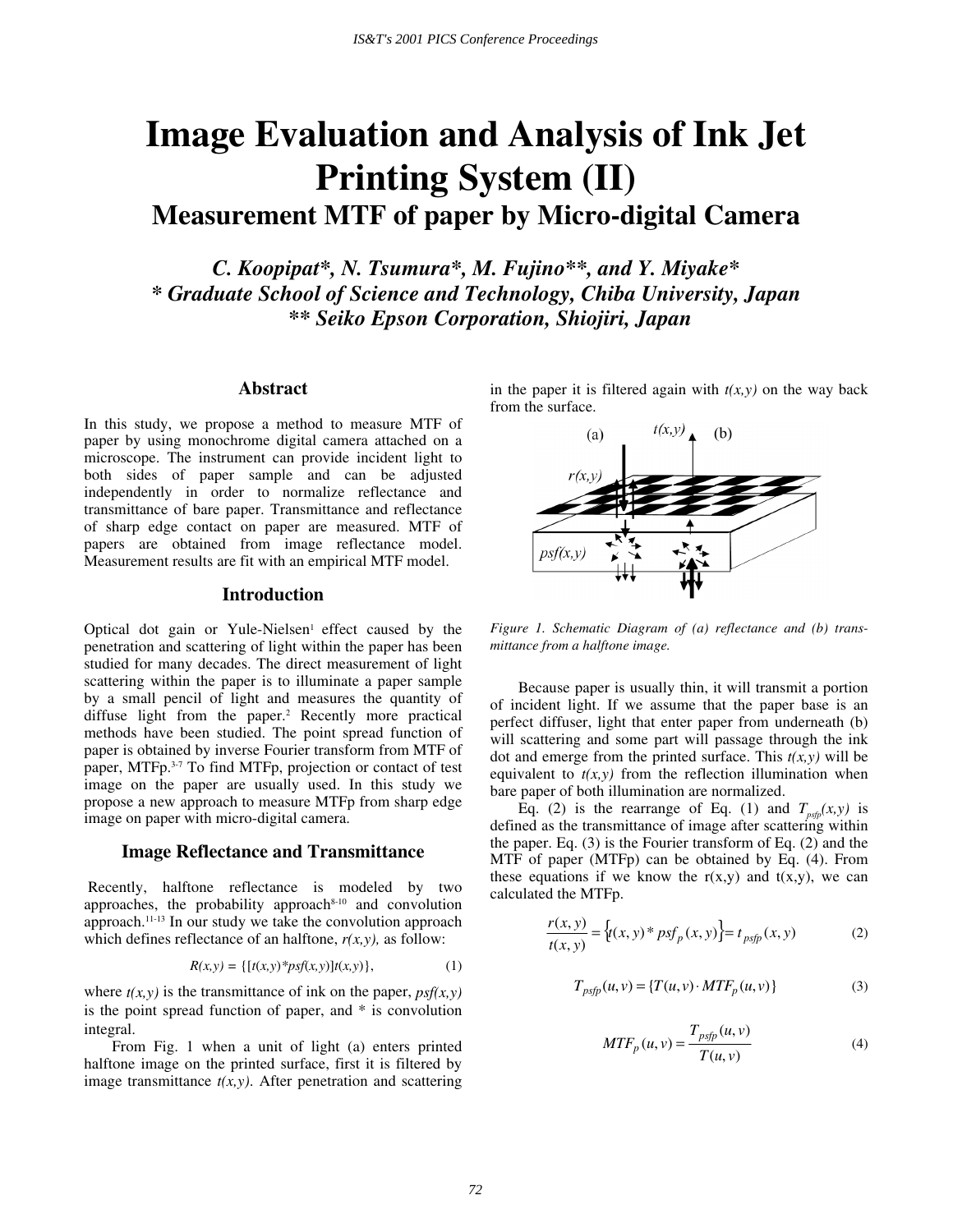

*Figure 2. Micro-Digital Camera* 

## **Micro-Digital Camera**

Figure 2 shows the micro-digital camera used in this study. It consists of a monochrome digital camera (Kodak DCS420) attached on a microscope. The CCD sensor in this camera is  $1012 \times 1524$  pixels with 9 µm pitch and the magnification of optical system is 10 times. There are two identical light sources, one illuminates printed sample on printing surface (for measuring reflectance) and the other from the paper base surface (for measuring transmittance). Two polarizing filters are used, one in front of light source and the other in front of camera sensor in order to eliminate the specular reflection because the measurement geometry is 0/0 degree. Each illumination can be adjusted independently.

#### **Calibration**

Since the pixel value from CCD is not linear to the intensity of incident light, therefore we created look up table (LUT) by capturing a series of gray patches with known reflection density.

Before capture printed samples, those two light sources were calibrated to bare paper by adjusting the intensity of light until the sensor of camera gives the same normal reading. This means that the average pixel value of  $r(x, y)$ and  $t(x, y)$  from bare paper will be the same. Effective shutter speed of the camera was 2 stop over from the calibration.

## **Measuring MTF of Paper**

By using the micro-digital camera capture  $r(x, y)$  and  $t(x, y)$ of the sharp edge which is optical contact on the paper surface, we can find MTFp from Eq.(4). The sharp edge in this experiment was from Edmund Scientific Co,. Calibration was also carried out as described earlier. Figure 3 shows results of  $r(x, y)$  and  $t(x, y)$  of sharp edge on glossy, matte and uncoated paper respectively.



*Figure 3. r(x,y) and t(x,y) of sharp edge contact on glossy, matte and uncoated paper.* 



*Figure 4. t<sub>sp</sub>* $(x, y)$  *calculated from Eq. 4 of glossy, matte and uncoated paper.* 

When we used Eq. (2) to calculate  $T_{psfp}(x, y)$  from  $r(x, y)$ and  $t(x, y)$  the resultant images are shown in Fig. 4.

The result was not what we had expected. Because in the image reflectance model, the  $t_{\text{psfp}}(x, y)$  is the image that has been scattered by the point spread function of paper. We should see the similar image to  $t(x, y)$  but with blur edge as shown by the simulation in Fig.5.



*Figure 5. Simulation of t(x,y), r(x,y) and tpsf(x,y).* 

When investigated into what is the cause of this phenomenon by comparing the histogram of  $r(x, y)$  and  $t(x, y)$  from glossy paper as shown in Fig. 6, we found that black area of the  $r(x, y)$  had more intensity than the solid area of *t(x,y)*. This might cause by imperfect elimination of specular reflection.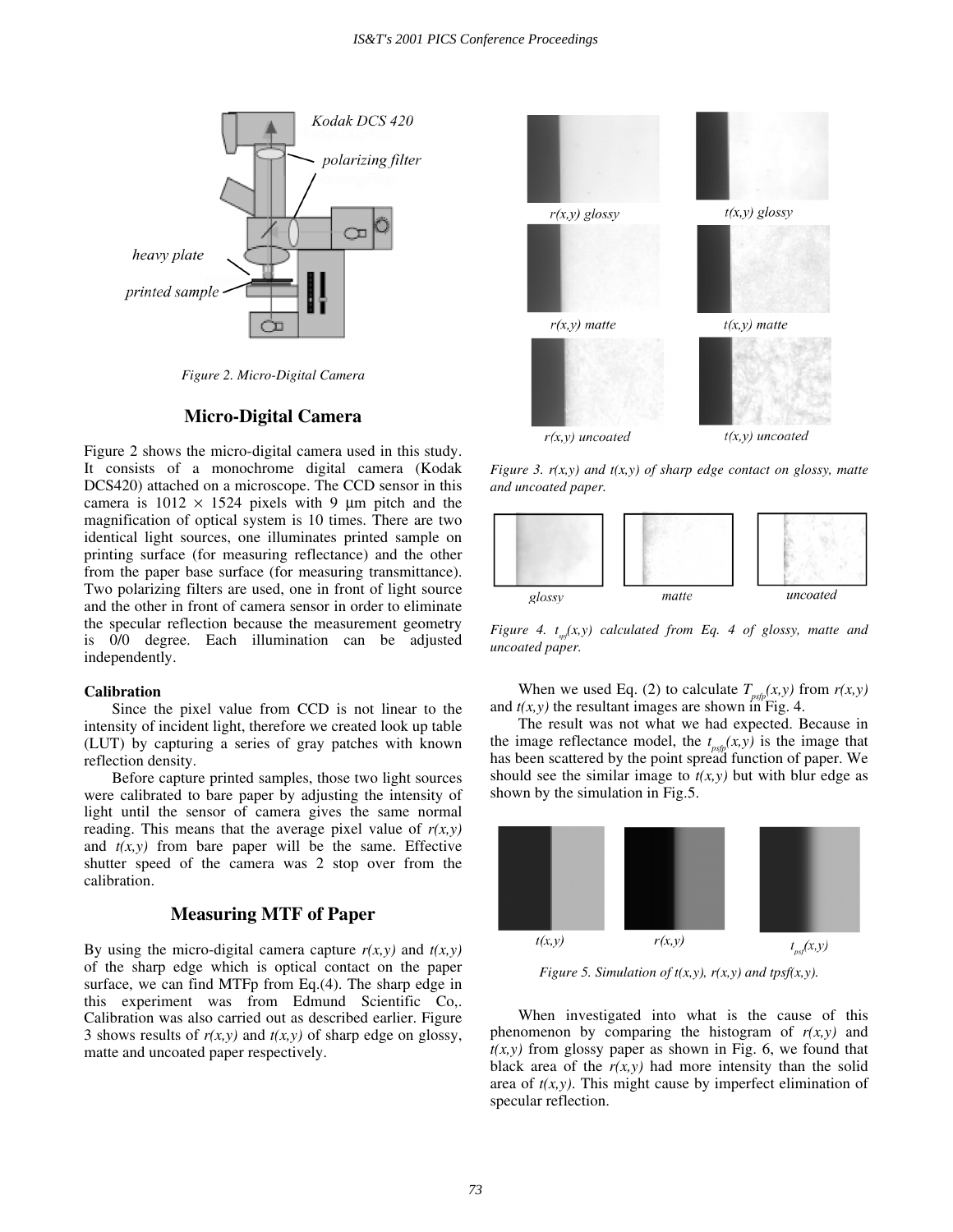

*Figure 6. Sharp edge image histogram of glossy paper.* 

According to Lambert-Beer's Law, the reflectance of solid area should be equal to the square of its transmittance as light passage through the absorption layer twice, therefore we compensated for this phenomenon by adding *k* factor to adjust the  $r(x, y)$  as shown in Eq. (5) and Eq. (6).

$$
r_c(x, y) = r(x, y) - k \tag{5}
$$

$$
k = r_{\min} - (t_{\min})^2,\tag{6}
$$

where  $r_{\min}$  and  $t_{\min}$  is the average intensity of the solid area form  $r(x, y)$  and  $\bar{t}(x, y)$  respectively. The corrected  $t_{psfp}(x, y)$ was calculated from the  $r_c(x, y)$  and  $t(x, y)$ . The resultant images are shown in Fig. 7.



*Figure 7. The corrected*  $t_p(x, y)$ *.* 

From Eq.(4) if paper has isotropic property, the one dimensional MTF can be obtained from Eq.(7) - (10).

$$
MTF_p(u) = \frac{T_{psfp}(u)}{T(u)},
$$
\n(7)

$$
T_i(u) = \mathfrak{S}\big\{lsf_i(x)\big\} \tag{8}
$$

$$
lsf_i(x) = \frac{d(e_i(x))}{d(x)},
$$
\n(9)

$$
e_i(x) = \int t_i(x, y) dy . \tag{10}
$$

where *i* is *psfp* or none,  $e_i(x)$  is the edge spread function,  $lsf_i(x)$  is the line spread function and  $\Im$  denotes Fourier transform.

 In order to extend calculation window, we used folding technique to obtain the line spread function of the solid area from the line spread function paper area. Figure 8. shows the result of  $lsf_{ns}(x)$  and  $lsf(x)$  of glossy coated paper. The MTFp are shown in Fig 9. The solid and dash line are the fitting curve from empirical MTF model in Eq. 11. The *d* value is the coefficient account for scattering distance and ω denotes the spatial frequency in mm-1. The corresponding point spread function of paper is shown in Eq 12.



*Figure 8. Line spread function of*  $l_{\text{ref}}(x)$  *and*  $l(x)$  *from glossy paper.* 



*Figure 9. MTF paper measure from glossy coated, matte-coated and uncoated paper. The solid and dash lines are MTFs calculated from modle in Eq. 8. with d = 0.039 and 0.016 respectively.* 

*MTF*

$$
MTF(\omega) = \frac{1}{\left[1 + (2\pi d\omega)^2\right]^{3/2}}
$$
(11)

$$
psf_p(x, y) = \frac{1}{2\pi d^2} e^{\frac{-\sqrt{x^2 + y^2}}{d}}
$$
 (12)

# **Discussion**

The merit of this method is that MTFp has been already corrected for system MTF because the divide of *T(u)*. Because  $T(u)$  is the MTF from transmission image therefore MTF of the image, system and noise from paper structure are included. We can observe from Fig. 10 that the